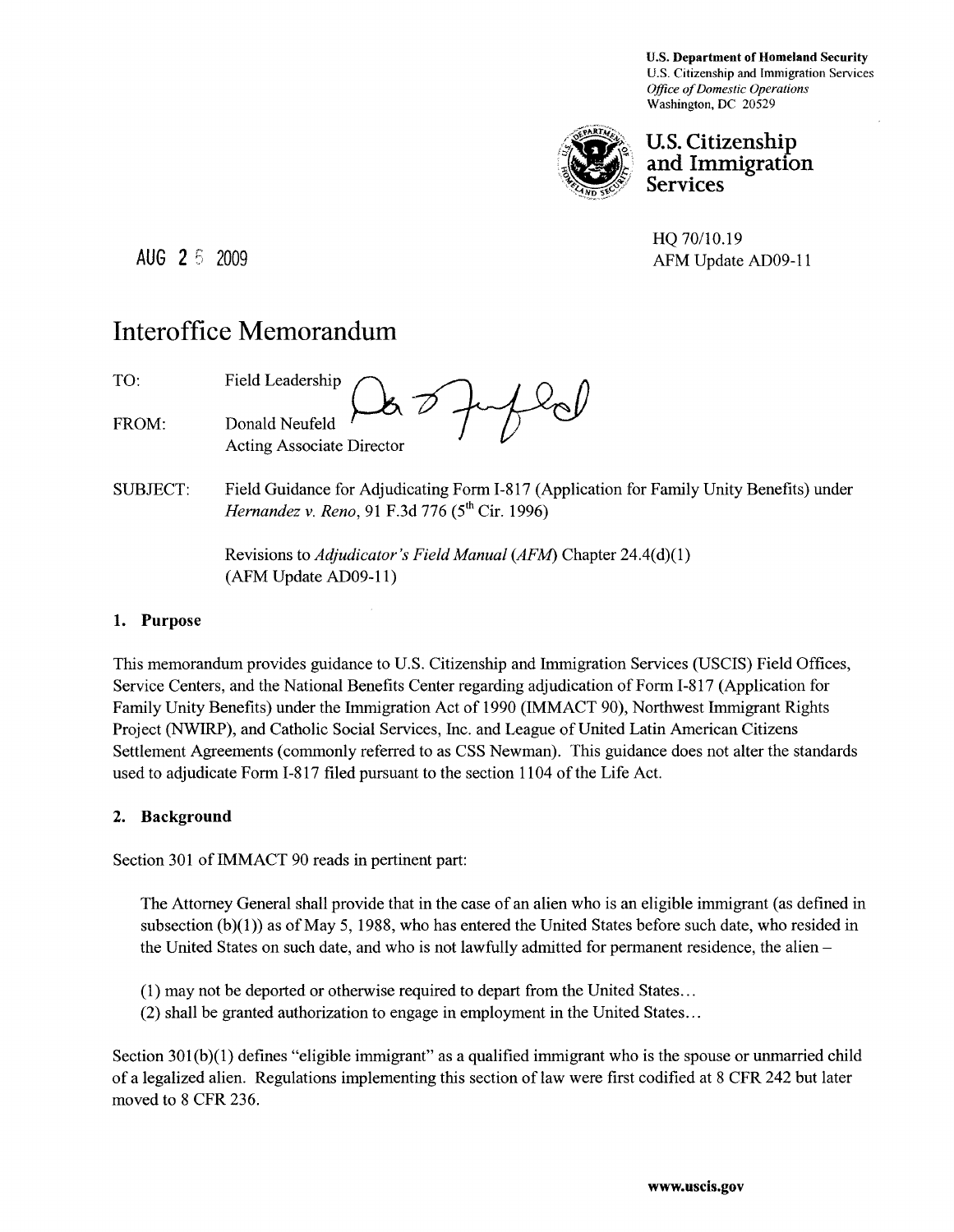Field Guidance for Adjudicating Fonn 1-817 (Application for Family Unity Benefits) Under *Hernandez v. Reno*, 91 F.3d 776 (5<sup>th</sup> Cir. 1996) Revisions to *Adjudicator's Field Manual (AFM)* Chapter 24(d)(I) (AFM Update AD09-ll) Page 2

In 1996, the Fifth Circuit Court of Appeals ruled that 8 CFR 242.6(c)(1)(ii), currently codified at 8 CFR  $236.12(a)(2)$ , which required the qualifying relationship to continue in order for the individual to be eligible or remain eligible for Family Unity status, exceeded the authority of the statute. *Hernandez* v. *Reno,* 91 F.3d 776 (1996). The Court stated that IMMACT 90 "requires that Hernandez be the spouse or unmarried child of a legalized alien on May 5, 1988. It requires no more. The INS regulation adding a requirement that the alien continuously maintain that same relationship is in conflict with the plain language of the statute." *Hernandez,*  91 F .3d at 781. Thus, the Court found that the only relevant inquiry for adjudication of applications for Family Unity benefits was whether the applicant was an eligible alien on May 5, 1988. The fact that the relationship has ended after that date, whether by death or divorce, is irrelevant.

In addition, 8 C.F.R. § 236.15(e), precludes approval of a Family Unity extension unless the applicant is the beneficiary of an 1-130 petition filed by the legalized alien. Although not at issue in *Hernandez,* this regulation, like 8 C.F.R. 236.12(a)(2), effectively requires a continuing relationship with the legalized alien. To enforce this regulation where the qualifying relationship no longer exists would undermine the *Hernandez*  court's reading of the statutory language.

#### 3. **Field Guidance**

Historically, USCIS interpreted IMMACT 90 as requiring the applicant to have established that a qualifying relationship existed on May 5, 1988 and that it continued to exist from that point forward. However, after the ruling in *Hernandez* v. *Reno,* that interpretation could no longer be used in the Fifth Circuit.

In order to ensure consistency, USCIS will apply *Hernandez* nationwide for 1-817 applications filed under the provisions of IMMACT 90, NWIRP or CSS Newman. Thus, if an applicant met the eligibility requirement as the spouse or unmarried child of a legalized alien on May 5, 1988, the applicant does not have to continuously maintain that same relationship to remain eligible for the Family Unity benefit. For example, if an applicant was married to a legalized alien on May 5, 1988, and the relationship ended, whether voluntarily or not, after that date, the applicant remains eligible for Family Unity benefits. Additionally, if the qualifying legalized alien parent or spouse is now deceased, it does not affect the applicant's eligibility for Family Unity benefits.

In addition, if an applicant for extension of Family Unity benefits demonstrates that he or she no longer has a petitionable relationship with a legalized alien, his or her application may be approved notwithstanding 8 C.F.R. § 236.15(e). However, applicants who still have a petitionable relationship with the legalized alien must still comply with the 1-130 requirements of this regulation.

The applicant must meet all other eligibility requirements (see 8 CFR 236.12) and be otherwise eligible for the benefit. Note: This guidance does not apply to Legal Immigration Family Equity (LIFE Act) applications.

1-817 applications that are filed or are pending on or after **[INSERT DATE OF MEMO]** will be adjudicated under the policy guidance provided in this memorandum. USCIS adjudicators may not accept requests for the reopening of previously denied or revoked applications if the motions to reopen or reconsider are untimely filed. If timely filed motions are received that establish prima facie eligibility under the new interpretation, they should be granted. Petitioners may file new Fonn 1-817s for applications that were denied or revoked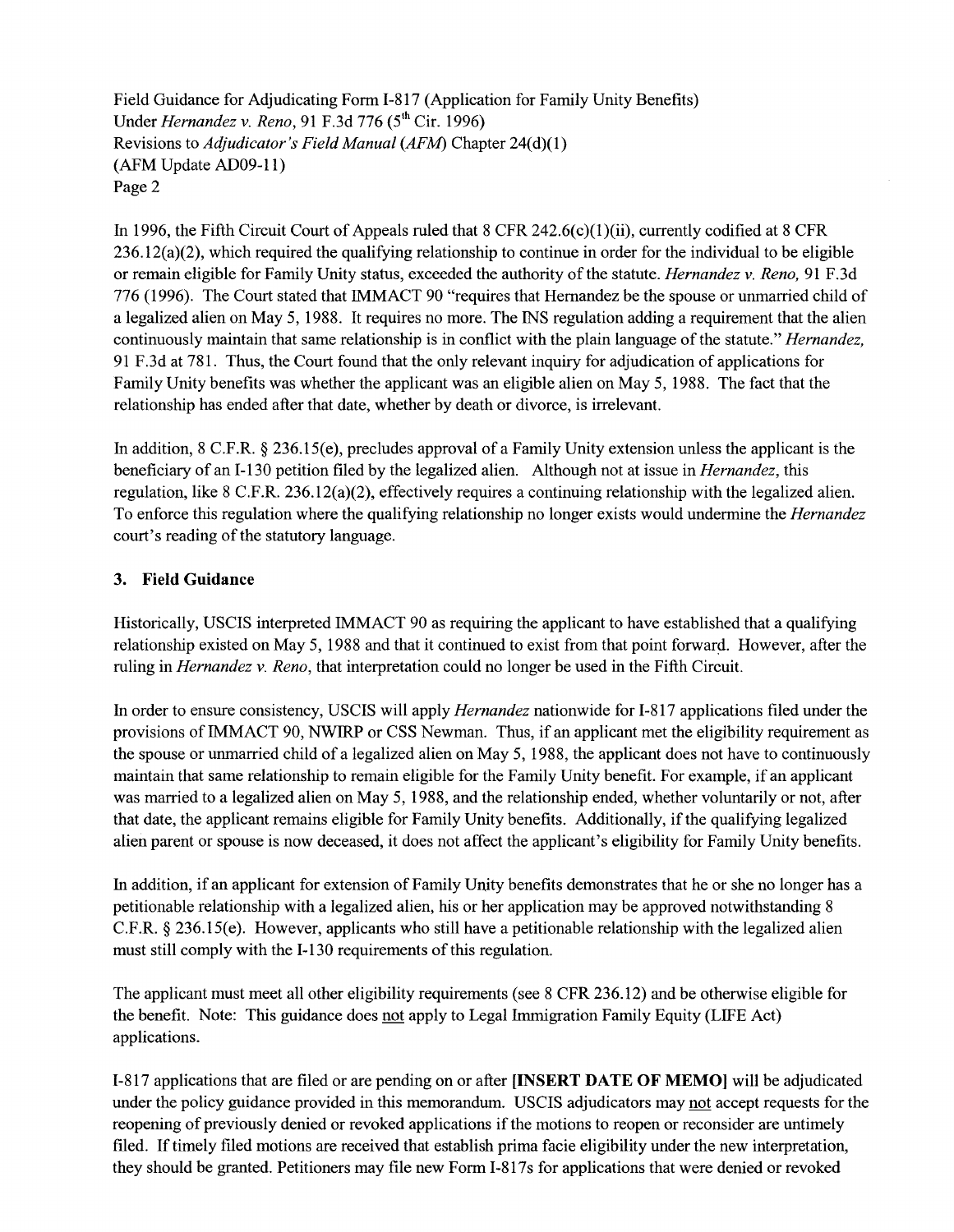Field Guidance for Adjudicating Fonn 1-817 (Application for Family Unity Benefits) Under *Hernandez v. Reno*, 91 F.3d 776 (5<sup>th</sup> Cir. 1996) Revisions to *Adjudicator's Field Manual (AFM)* Chapter 24(d)(1) (AFM Update AD09-11) Page 3

based on the USCIS's interpretation of the topics presented in this memorandum prior to [INSERT DATE OF MEMO).

## 4. Contact Information

Questions regarding the guidance in this memorandum should be directed to Vicente F. Lopez, Office of Field Operations, Heather Evelyn, Office of Service Center Operations, or Dawn Sage, National Benefits Center, through appropriate supervisory channels.

# 5. Adjudicator's Field Manual (AFM) Update, Chapter 24.4 (d)(1) and 244.4(k)

## Chapter 24.4(d)(1) is revised as follows:

(d) Basic Requirements for Family Unity. The following requirements apply to all petitions filed for Family Unity under IMMACT 90:

- (1) The applicant must have been the spouse or unmarried child of a legalized alien on May 5, 1988 (or December 1, 1988 in the case of a legalized alien under the SAW program). If on May 5, 1988 (or where applicable, December 1, 1988) an applicant had the requisite relationship to the legalized alien, the applicant should not be found ineligible for Family Unity benefits based on the occurrence of any of the following:
	- (a) the unmarried applicant subsequently marries; or
	- (b) the relationship between the applicant and the qualifying legalized alien spouse, though in existence on the above specified date ends after that date (whether voluntarily or involuntarily); or
	- ( c) the qualifying legalized alien parent is now deceased; or
	- (d) the qualifying legalized alien spouse is now deceased.

The applicant must meet all other eligibility requirements (see 8 CFR 236.12) and be otherwise eligible for the benefit.

## Chapter 24.4(k) is revised as follows:

(k) Extension of Family Unity benefits. An application for an extension of Family Unity benefits must be filed by the alien on Form 1-817. An extension may be granted if the alien's eligibility for benefits under the Family Unity program continues. In addition, notwithstanding 8 C.F.R. § 236.15(e), if an applicant for extension of Family Unity benefits demonstrates that he or she no longer has a petitionable relationship with a legalized alien, his or her application may be approved even though the applicant is the not the beneficiary of an 1-130 petition. However, applicants who still have a petitionable relationship with the legalized alien must still comply with the 1-130 requirements of  $8$  C.F.R.  $\S$  236.15(e).